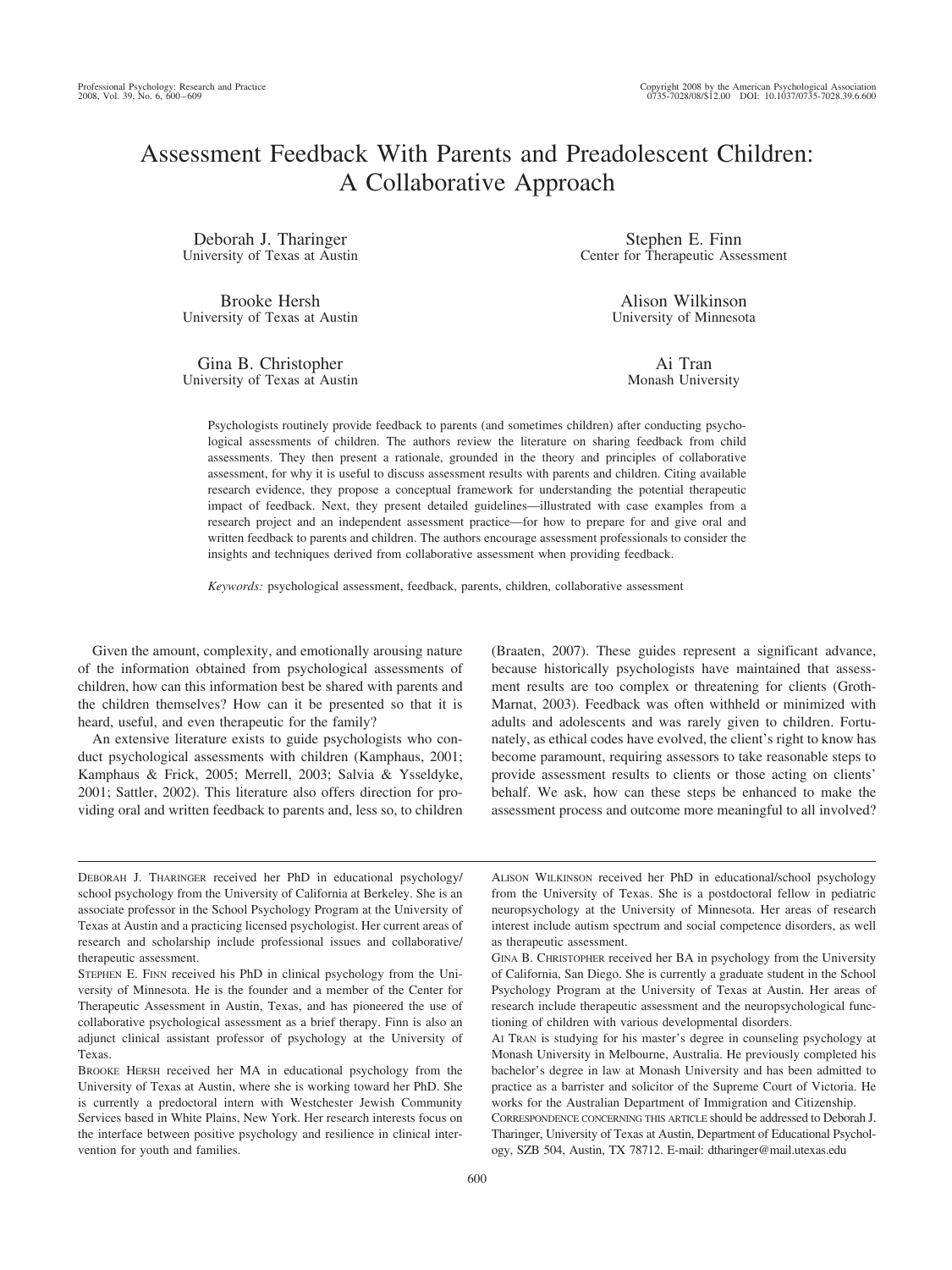# Suggestions From the Literature for Providing Feedback to Parents and Children

Many experts have offered guidance for the parent feedback session that occurs at the conclusion of a psychological assessment of a child (Accardo & Capute, 1979; Groth-Marnat, 2003; Oster, Caro, Eagen, & Lillo, 1988; Tuma & Elbert, 1990). Commonly, stages of the feedback session have been described. In the introductory stage, the purpose of the assessment is reviewed, general impressions are shared, and the assessor gauges the parents' level of understanding and openness to feedback (Oster et al., 1988). At the next stage, the assessor communicates and discusses specific assessment findings (Groth-Marnat, 2003). Assessors have been counseled to select the most pertinent information to share and then develop three or four areas around which to organize feedback (Braaten, 2007; Groth-Marnat, 2003; Oster et al., 1988). Assessors are cautioned not to omit bad news because of their own anxiety (Kamphaus & Frick, 2005). Most authors have emphasized the need to balance the challenging findings with significant attention to the child's strengths (Braaten, 2007; Brenner, 2003; Oster et al., 1988; Pollak, 1988). The final stage centers on summarizing the major findings and recommendations with the parents, empathizing with the variety of reactions the parents may be experiencing and answering remaining questions.

There is consensus in the literature that feedback, whether it is oral or written, should be in clear, everyday language (Accardo & Capute, 1979; Braaten, 2007; Brenner, 2003; Groth-Marnat, 2003; Oster et al., 1988; Pollak, 1988; Sandoval & Irvin, 1990). Similarly, recommendations need to be concise, feasible, and communicated clearly (Groth-Marnat, 2003; Miller & Evans, 2004). Moreover, assessment results must be interpreted in relation to the client's culture (Braaten, 2007) and presented in the client's preferred language (Dana, 2005; Draguns & Tanaka-Matsumi, 2003).

Many other factors have been mentioned in the literature as potentially affecting parents' ability to receive, process, and act on assessment feedback. These factors include the cognitive level of the parents (Oster et al., 1988; Pollak, 1988), their mental health (Braaten, 2007; Groth-Marnat, 2003), their prior experience with mental health professionals (Oster et al., 1988), their guilt (Braaten, 2007; Tuma & Elbert, 1990), their fear that their own pathologies may be discovered (Tuma & Elbert, 1990), and their feeling threatened because the assessment feedback pertains to difficulties they also experience (Kamphaus & Frick, 2005). Parents also may be concerned that the findings may lead to recommendations that require more from them than they are able to give (Tuma & Elbert, 1990). There is consensus that the assessor must consider and prepare for the various emotional responses that may be evoked in the parents receiving assessment feedback. The assessor's challenge is to balance the parents' right to know with their ability to benefit from the information shared (Sandoval & Irvin, 1990).

In addition to guides for parent feedback, general principles for providing child-directed feedback have been offered (Kamphaus, 2001; Kamphaus & Frick, 2005; Oster et al., 1988; Tuma & Elbert, 1990). The principles can be summarized as follows: (a) The purpose of the assessment and the children's important role in the process should be explained well (Tuma & Elbert, 1990); (b) children should have an opportunity to discuss how the assessment was for them and to receive empathy for their likes and dislikes of the tasks (Tuma & Elbert, 1990); and (c) communication should be appropriate for children's developmental level (Kamphaus, 2001; Kamphaus & Frick, 2005). Including someone in the feedback session with whom the child has an established, positive relationship (e.g., a parent or teacher) has been suggested by Kamphaus and Frick (2005).

#### Collaborative Approaches to Assessment Feedback

Much of the existing literature on parent and child feedback presents a hierarchical quality to the nature of the assessment feedback session, with the assessor being the knowledge bearer and the parent and child being the knowledge receivers. This model has been referred to as the information-gathering or traditional assessment model (Finn & Tonsager, 1997) and has dominated assessment feedback practice for decades. Finn and Tonsager (1997) contrasted this model with the collaborative or therapeutic model of assessment. In collaborative psychological assessment, the assessor seeks to midwife new insights and understandings into being, rather than offering them to clients as new truths to be accepted at the end of an assessment (Finn, 2007; Fischer, 1994). Clients are typically engaged actively in many aspects of an assessment, including goal setting, data collection and interpretation, and collaborating with the written report (Fischer, 1994). Recent research conducted with adults has indicated that a collaborative psychological assessment can be a therapeutic intervention in and of itself (Ackerman, Hilsenroth, Baity, & Blagys, 2000; Allen, Montgomery, Tubman, Frazier, & Escovar, 2003; Finn & Tonsager, 1992; Hilsenroth, Peters, & Ackerman, 2004; Newman & Greenway, 1997).

Pollak (1988), somewhat before his time, proposed that effective feedback to parents— characterized by empathic understanding, relevance, clarity, and respect—maximizes the probability of beneficial effects and future successful interventions. Fischer (1994; originally published in 1985) provided numerous examples of collaborative assessments of children that seemed to positively impact the families involved. In addition, many other writers have provided case examples or some elucidation of collaborative assessment techniques as applied to children and families (Becker, Gohara, Marizilda, & Santiago, 2002; DuBose, 2002; Finn, 2007; Handler, 2006; Purves, 2002). To our knowledge, however, no one has yet fully articulated a collaborative model for providing assessment feedback to parents and children, and our aim in this article is to do so.

Informed by collaborative psychological assessment, we advance an extended rationale on why feedback should be provided and provide techniques on how to do it well. We address such practice questions as the following: How do those of us assessing children decide what information is most important to share and plan our feedback accordingly? How can the assessment process help us be prepared to empathize effectively with different types of parents? On what basis can we gauge parents' ability to consider and act on the assessment findings and recommendations and, as assessors, how can we be prepared in advance? In relation to children, how can we give them a meaningful, respectful, and developmentally appropriate dose of feedback that includes them in the process?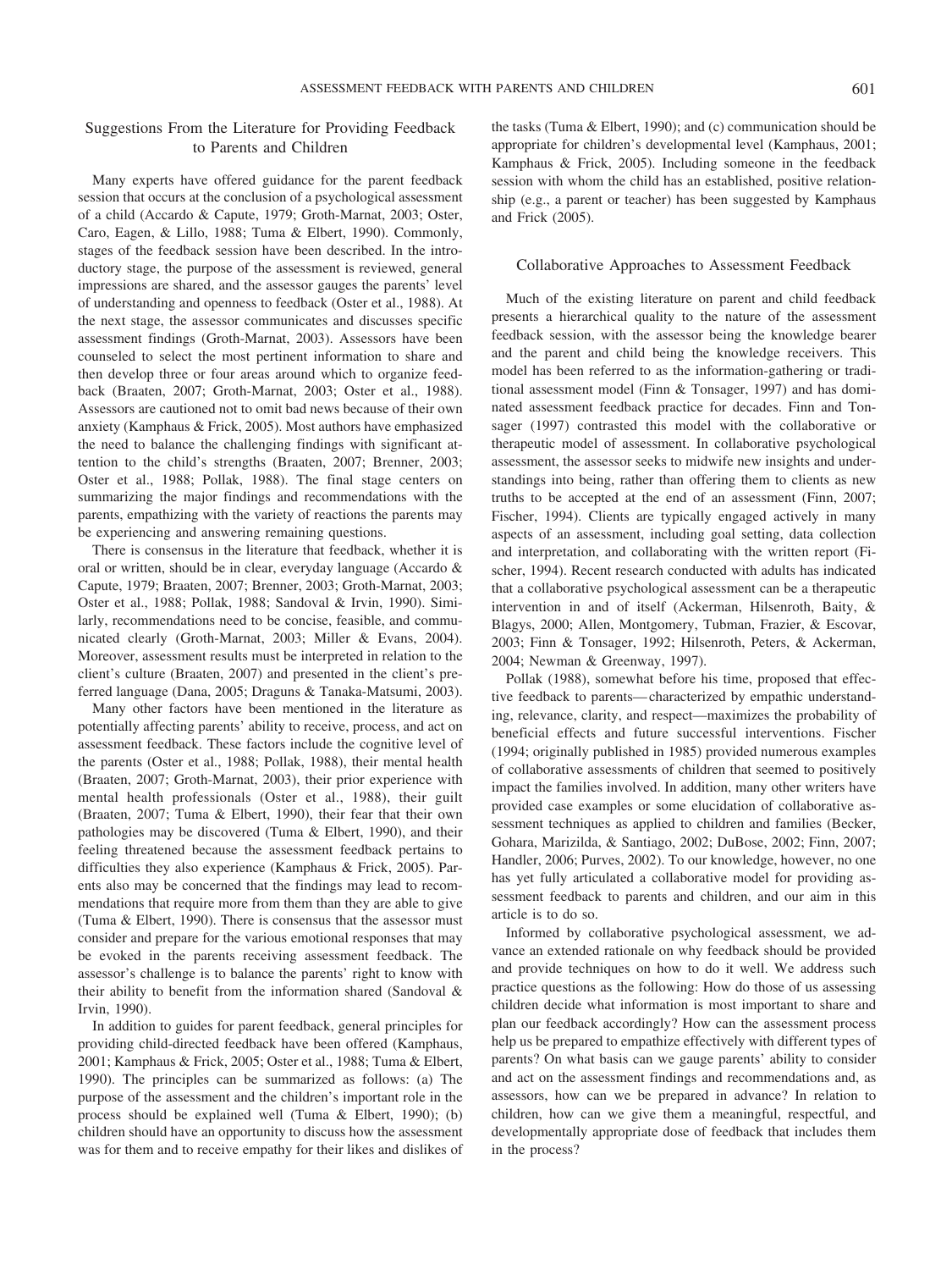A Comprehensive Rationale for Providing Feedback— The Why

# *Fulfilling Ethical Requirements*

A compelling reason for providing feedback to clients is that professional ethics require it. The American Psychological Association (2002) Ethical Standard 9.10 states,

Regardless of whether the scoring and interpretation are done by psychologists, by employees or assistants, or by automated or other outside services, psychologists take reasonable steps to ensure that explanations of results are given to the individual or designated representative.

In addition, Principle IV of the code of the National Association of School Psychologists (2000) states, in part, "School psychologists adequately interpret information so that the recipient can better help the child or other clients" (p. 28). Further, "School psychologists communicate findings and recommendations in language readily understood by the intended recipient" (p. 29). It is instructive to note that neither ethics code requires that children be given feedback.

# *Gaining Openness, Cooperation, and Engagement From Parents and Children*

When parents and children are confident from the beginning that they will receive an explanation of the results, it has been our experience that they are more likely to be open and cooperative throughout the assessment process. This especially applies to parents. Many parents are quite anxious and apprehensive about the assessment process. If parents are reassured that they will receive a thorough, user-friendly explanation of the results of the assessment, they are more likely to lower their guard and provide accurate and useful information to the assessor. A parent's increased comfort level is likely to be communicated to the child and, in turn, encourages trust and openness between the child and the assessor. Furthermore, the assessment may be the family's first contact with a psychologist or mental health professional, and a positive experience sets set the stage for following through with recommendations (Finn, 2007).

# *Encouraging the Assessor to Thoroughly Understand, Interpret, and Translate Findings*

Preparing for and giving feedback also has benefits for assessors. To provide feedback that is user friendly and applicable to families' lives, assessors must clearly conceptualize, understand, integrate, and effectively organize assessment findings. Although this task can be challenging, it forces the professional to develop a clearer understanding of the assessment findings and, ultimately, sharper clinical skills. This benefit seems especially true for the assessment of children, which is almost always multidimensional and involves multiple informants (Johnston & Murray, 2003). The assessor also is challenged to decide what feedback will be useful to the child and how best to present it. Helping an 8-year-old girl who has been assessed feel respected, valued, and understood in a new way and helping her to trust that the central adults in her life have been helped to see her anew and to respond in a more effective manner is truly putting assessment findings to work. An assessor who can do this really understands both the assessment findings and the client.

# *Facilitating the Assessor's Personal and Interpersonal Development*

The feedback process also can be beneficial to the assessor by fostering personal and professional growth. As addressed earlier, giving useful feedback to parents and children forces assessors to clarify their understanding of the assessment results and to express complex psychological constructs in plain language. Furthermore, reactions from clients to what the assessor says can help hone test interpretations and teach an assessor a great deal about what different test scores mean for a given client. When providing feedback from a collaborative stance, it is not possible for the assessor to hide behind a veil of omnipotence and jargon. The process encourages and requires an honest and genuine alliance with families, in which parents and children may accept or reject certain findings, demonstrate strong emotional reactions, and challenge the assessor in countless ways. Although frightening at times, this type of connection can be rewarding because it allows the clinician to learn from the client. The feedback process requires assessors to stretch and find their own versions of families' difficulties, thereby increasing their wisdom, self-understanding, and self-acceptance (Finn, 2005).

# *Using Feedback as a Therapeutic Intervention for the Parents and Child*

Although assessors typically develop recommendations based on their findings that they hope will be subsequently beneficial to a family, many overlook the fact that the process of assessment itself can facilitate positive change. Providing feedback is one of the major ways to make such a therapeutic impact. Studies have demonstrated that well-formulated feedback with adults leads to a decrease in symptomatology, an increase in self-esteem and hope (Finn & Tonsager, 1997; Newman & Greenway, 1997), and enhanced self-related processes, such as self-understanding and positive self-regard (Allen et al., 2003; Arkowitz, 1992). Hilsenroth and his colleagues have documented that collaborative assessment feedback to adult clients significantly influences their willingness to engage in recommended therapy (Ackerman et al., 2000) and their positive alliance to a future psychotherapist (Cromer & Hilsenroth, 2006; Hilsenroth, Ackerman, Clemence, Strassle, & Handler, 2002; Hilsenroth et al., 2004; Weil & Hilsenroth, 2006).

Significantly less attention has been devoted to investigating the effects of psychological assessment feedback with parents and children, and such efforts are needed. Human and Teglasi (1993) found that parents reported positive changes resulting from feedback from psychoeducational evaluations, such as improved understanding of their child, a better parent– child relationship, and an increase in the child's self-esteem. Colley (1973) reported that parents of children who had received a psychological assessment and feedback indicated anecdotally that their children were more at ease and happier than before feedback.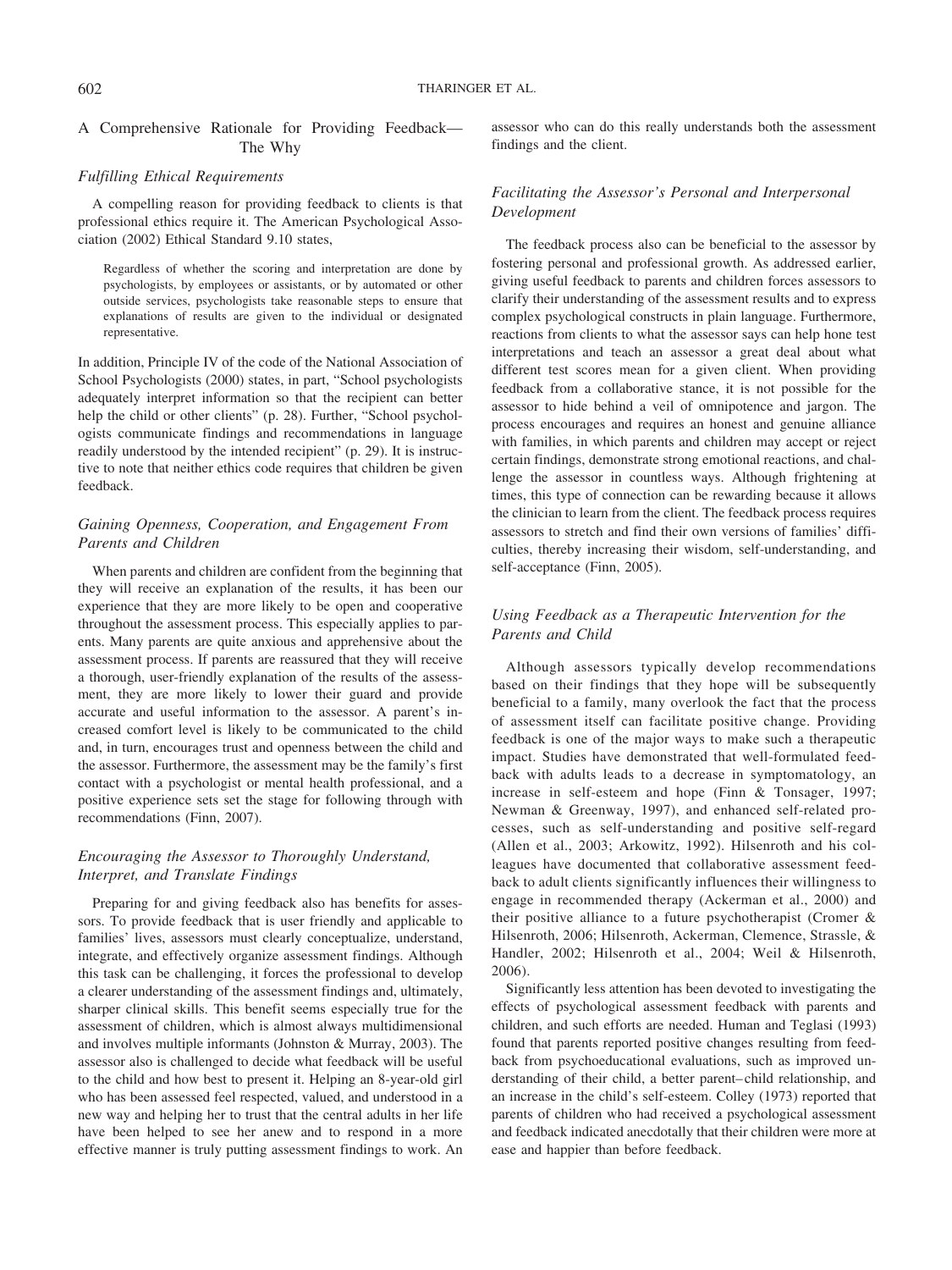# Assumptions and Principles Underlying the Collaborative Model of Feedback

# *Feedback Can Help Parents and Children Develop a New Story*

The therapeutic value of psychological assessment in general, and of assessment feedback specifically, is its potential to help parents develop a more accurate, compassionate, and useful understanding of why they or their child may be facing a certain challenge. For example, before a recent child assessment, the parents were convinced that their 10-year-old son's difficulties completing homework were due to laziness and wanting to hurt them. The boy had been told this enough that he had come to believe this explanation himself and to feel that he was bad. Through the psychological assessment, the parents were helped to understand that their son had a significant verbal learning disability, was depressed and anxious, and gave up easily for fear of putting in effort and then failing. The boy was told after the assessment that he was not bad but that he simply needed more help and different teaching methods to learn effectively. This new story helped the parents and child repair a breach in their relationship, deal more effectively with the boy's academic difficulties, and feel better about themselves. When such shifts in perspective take place, they can create a lasting impact.

#### *Human Beings Are Attached to Their Existing Stories and Resist Modifying Them*

None of us change our existing stories about ourselves or the world easily. Such schemas or narratives are carefully and painstakingly constructed over time on the basis of our life experiences and what important others have told us. They help us organize our perceptions, make sense of past experience and the world around us, and give us a sense of coherence and emotional security (Swann, 1996). Numerous studies have shown that most individuals will discount or screen out information or feedback that is inconsistent with their existing self-schemas, even if the new information is more accurate or more self-enhancing. For example, Collins and Stukas (2006) found that adult clients were more likely to accept feedback from a therapist if it was consistent with their self-view than if the feedback contradicted their self-view. Swann's (1996, 1997) *self-verification theory* attempts to explain this phenomenon. It suggests that individuals are drawn to relationships and interactions that confirm their preexisting selfconceptions and that they withdraw from those that challenge those preconceptions. Self-verification theory helps explain, for example, why individuals with low self-esteem may vociferously reject or discount positive comments from others (Swann, Stein-Seroussi, & Giesler, 1992). Accepting such information would require a major revision of the person's existing story and, if attempted too quickly or without enough support, could result in anxiety, disorientation, and potentially a highly distressing disintegration experience (Kohut, 1977). Assessors attempting to give clients assessment feedback that has the potential to change their existing stories about themselves or their children can be aided by understanding the human tendency toward self-verification, the danger of precipitating a disintegration experience, and how to use the collaborative relationship to buffer potential disequilibrium and promote accommodation of the new story.

# *Collaboration Helps Circumvent the Self-Verification Process*

Research to date suggests that when clients are actively engaged as collaborators in psychological assessments and when they are asked to comment on, modify, and discuss assessment feedback with an assessor, they are more likely to remember the feedback, find it useful, and be impacted by it in their daily lives (Hanson, Claiborn, & Kerr, 1997). We believe that collaboration aids in circumventing the defensive aspects of the self-verification process. Put simply, if clients get a chance to co-edit and revise their existing stories with the guidance of the assessor, they are more likely to accept and remember those new stories than if the assessor tries to impose a revised understanding at the end of the assessment. For this reason, many of the procedures we outline emphasize engaging parents as collaborators in their children's assessments and in making sense of the assessment results.

# *The Process of Developing a New Story Is an Emotionally Challenging Process*

As Finn (2007) observed, when clients are able to develop a new story about themselves or their families during the course of a psychological assessment, it often is a highly emotional experience for them. This is because for all of us, the ways we have come to think about ourselves and our loved ones are intricately tied to certain emotional states and are incompatible with others. When we change our stories, different affective states are mobilized, and these must be dealt with for the new story to stick. For example, in the assessment mentioned earlier, the parents began the assessment angry at their son for being lazy and not taking full advantage of the private school they were paying for, and through the assessment they came to see their child as having a previously undiagnosed learning disability and depression. Along with this shift came a flood of different emotions: relief over finally understanding their child's problems, guilt about having blamed their child for difficulties out of his control, anger at previous mental health professionals who were consulted but failed to diagnose the learning disability, hope about the future, and grief about having a child with significant difficulties (as opposed to an attitudinal problem). Depending on the parents and their own backgrounds, such an event could also mobilize their own grief about being misunderstood or harshly treated as children or could create marital difficulties if the parents had disagreed in the past about how to handle the child. Such emotions could easily become overwhelming if parents do not have adequate support, leading to the aforementioned state of high anxiety, disorientation, or disintegration.

# *Clients Are Best Able to Develop a New Story When They Feel Held in a Supportive Relationship*

It follows, therefore, that clients are most likely to accommodate new stories about themselves when they feel supported by others who can help them with the feelings that are mobilized by the assessment. For this reason, our model of feedback emphasizes ways to create a strong holding environment between assessors and clients, because it is the relationship between assessor and client that primarily protects clients from being overwhelmed by the information and emotions that arise from an assessment. There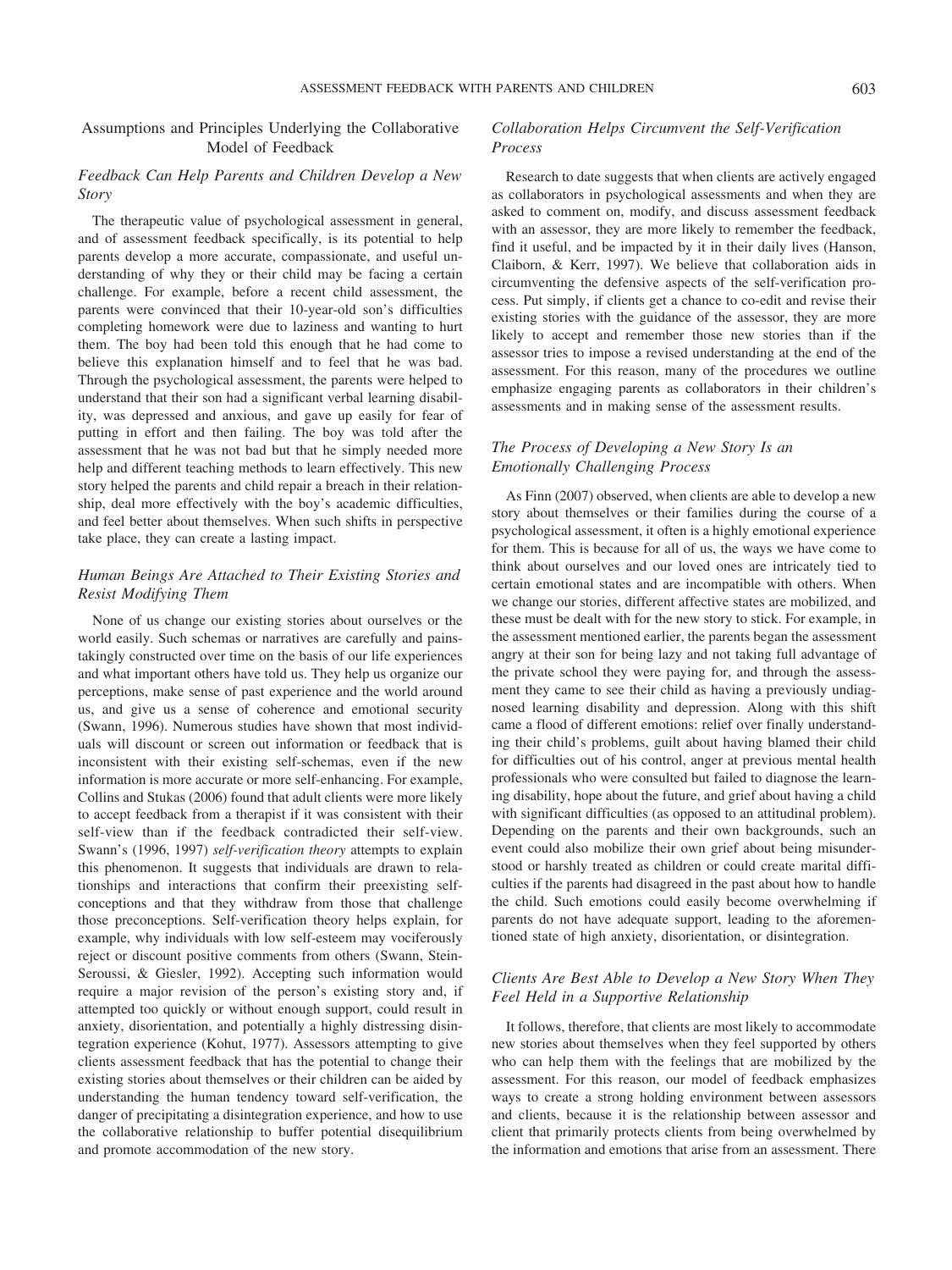are many ways that assessors can help parents feel supported during an assessment, and we now detail some of our specific techniques.

# Preparing for an Assessment Feedback Session With Parents

Assessors need to carefully prepare before giving feedback to parents about their child's assessment findings. We recommend developing a comprehensive written outline. The following questions may be useful to consider in planning the session with the parents.

# *If I Were the Parent, What Would Be the Best Way to Talk to Me About the Assessment Findings?*

If assessment feedback is to be most effective and if it is to take clients' existing stories into account, it must be tailored— both in content and approach—to the particular parents and child. There is no fixed format or language that can be used with everyone, even if the findings of two assessments are highly similar (e.g., both indicate a developmental reading disability). Finn (1996) has suggested that this process is basically one of assessors asking themselves, on the basis of the assessment findings, "If I were this client, what would be the best way to approach me about these results?" Many different variables can come into play in answering this question. As Fischer (1994) so aptly modeled, how one communicates with parents about their child's assessment should vary according to the educational level, cultural background, and structure of the family. For example, recently we assessed a child in our research project whose mother could not read. At the end of the assessment, we gave the mother an audiotape of our feedback session, rather than a copy of our written report to the child's teacher. For another family, we deemed it necessary to have separate feedback sessions with a divorced mother and father, because it became clear that it was extremely difficult for them to be in the same room together.

#### *Whom Should I Invite to the Session?*

This is an extremely important question, and as Fulmer, Cohen, and Monaco (1985) noted, whom the assessor invites can be part of a planned family system intervention. With intact two-parent families, it is generally desirable to request that both parents attend the feedback session, rather than having one parent get feedback and later convey it to the other. If one parent has typically been less involved in parenting (e.g., the father), that parent's attendance may serve to alter proximity in the system (i.e., get that parent to be more concerned about and invested in the child). Similarly, if other interested adults (grandparents, aunts, uncles) live in the household and are involved in caretaking for the child, it may also be desirable for them to attend the feedback session, so that everyone has a chance to hear the same new story about the child at the same time. In one recent case, we found it desirable to invite the following family members to the assessment feedback session concerning a 10-year-old boy: his mother, stepfather, grandmother, and the grandmother's female partner. In other instances, one might choose to reinforce the hierarchy in the family system by, for example, giving a mother feedback first and then including other family members—thereby supporting the idea that the mother is the primary caregiver. There also may be cultural considerations influencing who is present for the feedback meeting and who ultimately receives feedback information (Dana, 2005). For example, there may be an important kinfolk relationship between the parent and a close friend who participates in caretaking and who therefore may need to receive assessment feedback as well.

With separated and divorced parents, there are many points to consider when choosing whom to invite. Again, a general goal would be to have all interested adults—including both parents and any stepparents—in the room at the same time when the assessment results are discussed. This is a way of emphasizing that children are generally best off if parents are on the same page and if children are subject to similar rules in different households. (Of course, such considerations should be discussed with parents beforehand, and parents should collaborate in deciding who is to attend.) If this arrangement is not possible because the parents are geographically separated or because the various individuals do not get along well together, then separate sessions may be required or advisable.

#### *In What Order Should I Present the Findings?*

This is another major decision point, and fortunately research is available to guide the assessor. Schroeder, Hahn, Finn, and Swann (1993) demonstrated that clients are more likely to accept and be impacted by assessment feedback when it is ordered in terms of its similarity to their existing narratives. Finn (1996) used *Level 1, 2, and 3 feedback* to capture this distinction (see Table 1 for a

# Table 1

| Ordering Assessment Findings in Planning an Assessment |  |
|--------------------------------------------------------|--|
| <b>Feedback Session With Parents</b>                   |  |

| Findings | Description                                                                                                                                                                                                                                                                                                                                                                                                                                                                                                                                                                                          |
|----------|------------------------------------------------------------------------------------------------------------------------------------------------------------------------------------------------------------------------------------------------------------------------------------------------------------------------------------------------------------------------------------------------------------------------------------------------------------------------------------------------------------------------------------------------------------------------------------------------------|
| Level 1  | Findings that verify parents' usual ways of thinking about<br>their child and their family and that will be accepted<br>easily in the feedback session. When told this<br>information, a parent will generally say, "That sounds"<br>exactly like my child ." If possible, present several<br>Level 1 findings before moving on to others that are<br>less accessible to the parents.                                                                                                                                                                                                                |
| Level 2  | Findings that modify or amplify parents' usual ways of<br>thinking about their child and family but that are<br>unlikely to threaten self-esteem or closely held beliefs.<br>When told this type of information, a parent might say,<br>"I've never thoug ht about my child quite this way<br>before, but I can see how what you're saying fits."<br>Most of the assessment feedback session should be<br>composed of Level 2 findings.                                                                                                                                                              |
| Level 3  | Findings that are so novel or discrepant from parents'<br>usual ways of thinking about their child and family that<br>they are likely to be rejected in feedback sessions.<br>Typically, Level 3 findings are quite anxiety provoking<br>for parents and, thus, are likely to mobilize their<br>characteristic defense mechanisms. As long as parents<br>do not appear overwhelmed, such findings should be<br>presented until definitive rejections take place.<br>Sometimes parents will accept Level 3 findings if they<br>have felt understood and supported earlier in the<br>feedback session. |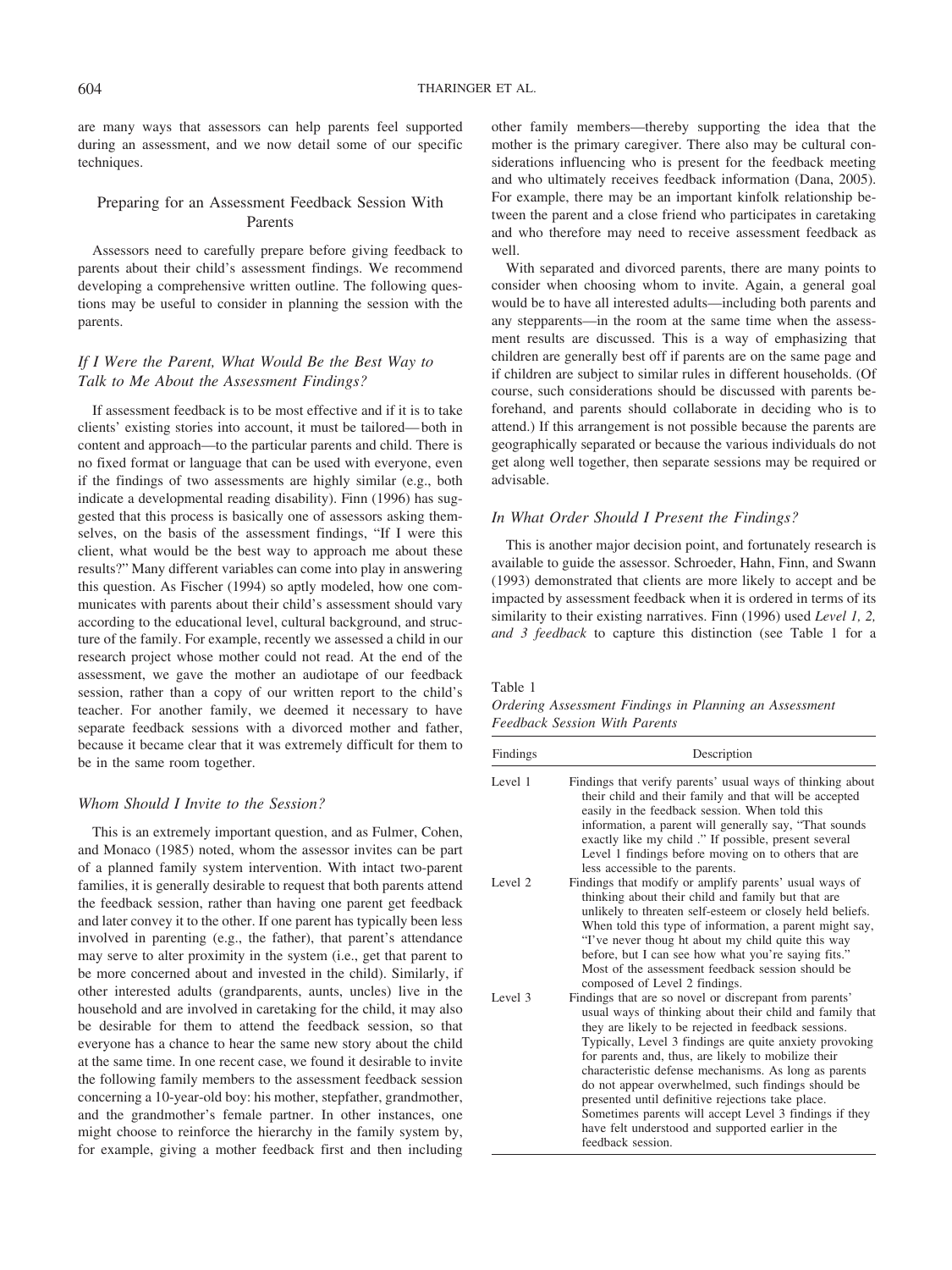description of the levels). How one orders assessment findings is one of the major ways to address the self-verification effect mentioned earlier in which parents resist information that is incompatible with their existing story about their child/family.

On this basis, we strongly suggest that assessors first present those assessment findings that are closest to how parents already conceive of their child (Level 1 findings). This strategy lowers parents' anxiety and reassures them that many of their previous understandings are supported by the assessment data. For example, in one recent assessment, the parents mentioned early on that they thought their son was emotionally immature. At the end of the assessment, the assessor confirmed that the child appeared to be delayed in his emotional development and went on to detail this finding and spell out its implications for parenting and treatment.

Ideally, the bulk of a feedback session should consist of information that slightly modifies or reframes parents' existing conceptions about their child (Level 2 findings). For example, an assessor might attempt to reframe the parents' view of their child as bad and willfully disobedient to one where they see the child as depressed and feeling badly about himself or herself and trying to preemptively provoke rejection by antagonizing others. The assessor might tie together test scores, historical information, teachers' observations, and other information to weave this new story. For example, the assessor might educate the parents about how childhood depression can present as oppositional behavior (Angold & Costello, 1993) and/or read the parents one of the child's stories from the Roberts Apperception Test (Roberts, 1994) about a boy who instigates a fight with classmates because he is sure that they don't like him anyway.

The assessor should plan to present assessment findings later in the feedback session that conflict with the parents' existing view of their child (Level 3 findings), especially if the assessor senses that the parents' current view of the child is essential in maintaining their own self-esteem. For example, in a recent assessment, a mother insisted that her son did not have mental retardation, but intellectual testing was consistent in showing that he met the criteria for this disability. Because the mother's acceptance of the disability was crucial to the child's qualifying for certain school programs, we did discuss this finding with her. However, we worked hard to counter various misperceptions the mother had about what it meant for someone to have mental retardation. Because the mother had perceived the earlier (Levels 1 and 2) assessment feedback as accurate, she was willing to seriously consider this finding also and to listen to the additional information the assessor presented.

Before seeing parents' reactions, an assessor can never know for sure if a certain assessment finding comprises Level 1, 2, or 3 information. However, how parents describe their child in interviews provides crucial clues to their existing story about the child and family. Also, parent-rating forms provide important information about how parents view their child (and whether two parents see the child similarly). In planning the feedback session, the assessor makes his or her best guess about a finding's accessibility to parents and then watches carefully during the session to gauge the parents' reaction.

#### *How Do I Decide on the Major Findings and Recommendations?*

A comprehensive assessment almost always yields more information about a child than can be productively transmitted to parents. It is important for assessors to sift carefully through the various assessment findings, to identify which of those are most pertinent to the parents' presenting concerns and questions, and to determine which are most crucial to the new story that will set the stage for the parents and family to take their next growth steps. It can be useful to ask, If I could only tell the parents five points from the assessment (or three), what would they be?When choosing the most important points, it also is essential that assessors not omit information simply because they are anxious about presenting it to parents or because they imagine that it would be upsetting for any parent to hear such information. Finn (1996) has identified a frequent error of beginning assessors: They imagine that socially undesirable information is Level 3 information when, in fact, it often is Level 1 information that parents find comforting to have acknowledged. For example, in a recent assessment, parents were relieved to be told that their son was having hallucinations, because they had suspected this and were afraid that they were misinterpreting the boy's reports about what he was experiencing.

#### *What Kind of Language Should I Use?*

Language plays a significant role in understanding information. The assessor should be mindful that words and concepts have different connotations in different languages. In addition, using the client's culture-specific language may facilitate greater understanding. For example, in many Latino cultures, *ataque de nerviosa* may better describe a daughter's emotional state than the words *anxiety* or *depression* (Lopez & Guarnaccia, 2000). Further, it is important to use language that is accessible and familiar to parents. Fischer (1994) has emphasized the importance of avoiding jargon, adopting clients' own language whenever possible, and using metaphors that are familiar to clients according to their culture, occupation, and education. For example, if a parent had repeatedly mentioned her sense that her son was *blue* and had never used the word *depressed,* the assessor might decide to say that the assessment results confirmed that the boy was *seriously blue*. If the assessor decided that a certain technical term would be useful to parents (e.g., *compulsions*), that term should be carefully defined in language the parents understand (e.g., *a very strong desire to do a specific thing to relieve anxiety*).

We also suggest that assessors utilize metaphors that arise from discussions with the parents or from the child's actual test responses. For example, in a recent assessment, one family came to describe their problems with emotional regulation as a *wildfire that swept through the family* when one person got angry. In the feedback session, one of the major findings conveyed and readily understood was that the family was prone to *emotional wildfires*.

## *What Tone Should I Take?*

Assessors should also think carefully about what emotional tone they wish to project. We find that some parents need lots of support and emotional reassurance, and we remind ourselves to take frequent pauses and check in with parents about how they are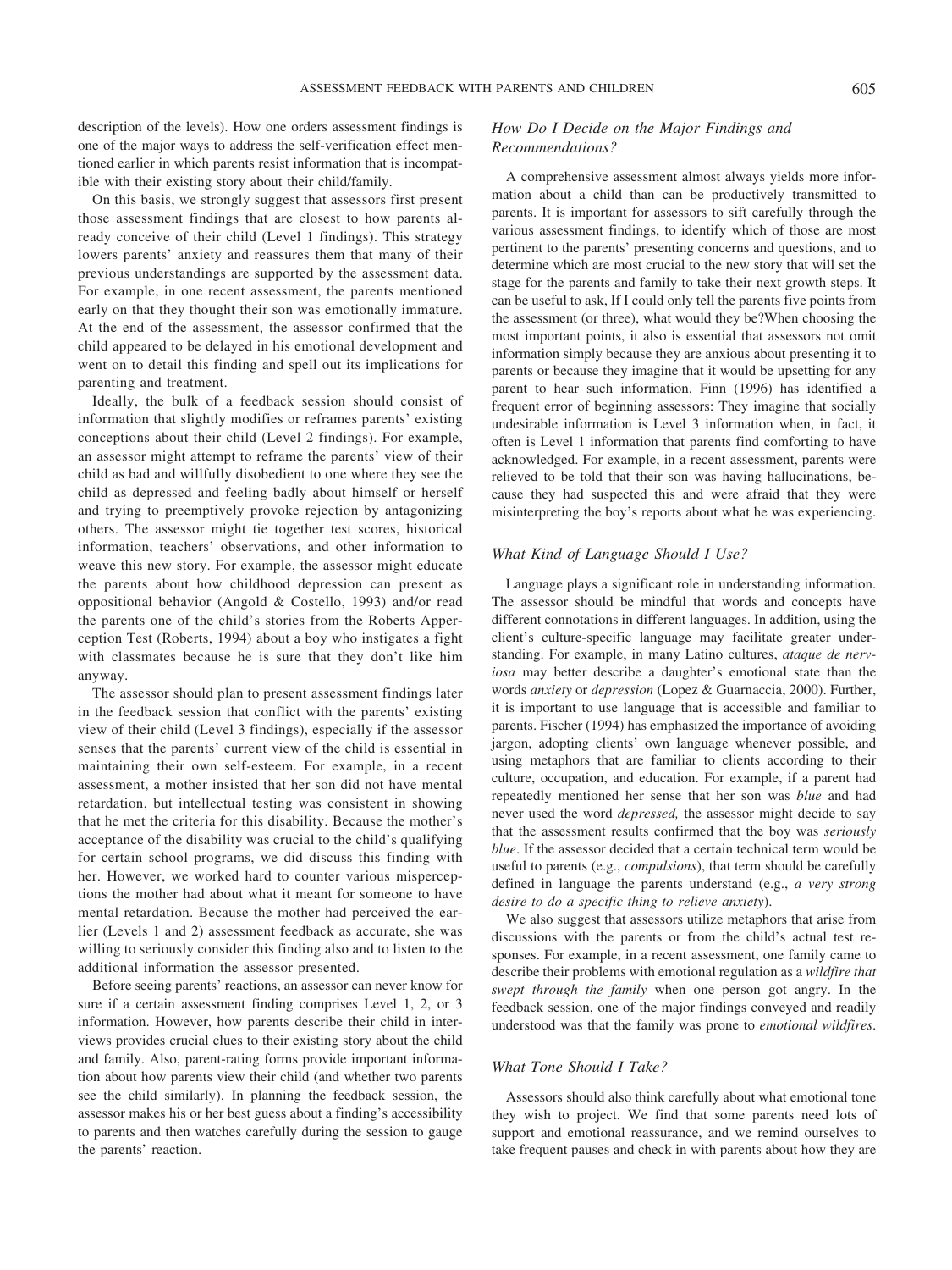hearing what we are saying. Other parents seem to resist acknowledging—for whatever reason—the seriousness of their child's problems. In these instances, an assessor may choose language and examples that hit hard (i.e., that are intended to raise the parents' anxiety about the child in hopes that they will become more involved and take subsequent appropriate action).

# *How Will I Know if the Parents Are Overwhelmed?*

As mentioned earlier, it can be overwhelming for parents to try to incorporate a new understanding of their child and family during the relatively short period of a psychological assessment. It can be useful before the actual session to review in one's mind how a particular set of parents is likely to show that they are feeling overwhelmed, so that one can be attuned to such signs and modify course. For example, in a recent assessment, we knew that a father tended to fall silent when he was emotionally stressed. Thus, we planned to monitor his involvement carefully during the feedback session and to take a break if it seemed that he was growing quieter. At other times, an assessor may be on the lookout for a parent's arguing about assessment findings or passively agreeing without seeming to really understand.

#### *Am I Anxious About the Session?*

Finn (1996) has suggested that feedback sessions go better if assessors are aware of their own anxiety and take active steps to get support beforehand. Hence, a final step in preparing for a feedback session is to check in on one's own level of anxiety and attempt to lower it by, for example, talking with colleagues or monitoring one's self-talk.

#### Presenting Oral Feedback to Parents

In the feedback session with the parents, the assessor follows the comprehensive plan/outline developed during preparation, yet remains flexible in order to accept and respond to parents' comments, additions, and disagreements with the findings. Through this process, the assessor reaffirms the collaborative nature of the assessment. The following steps are designed to best meet these goals and provide an overall structure to the parent feedback meeting.

#### *Check in With Family Members*

The assessor should begin the session by asking how the parent feels about coming to the feedback session, being mindful of the anxiety-producing nature of receiving information about one's child. Any worries or concerns the parents have should be addressed prior to providing any feedback to ensure that the process does not become overwhelming before it has begun.

#### *Review the Plan for the Session*

The assessor should then review with parents the purpose of the session and provide an outline of how the session will be organized. It is beneficial to remind parents that their input is highly valued and continues to be useful for the assessment process. Emphasizing collaboration at this point helps both the assessor and the family create a dialogue during the session in which familial input, examples, and disagreements are welcomed and encouraged. The assessor should also remind the parent (if applicable) that a summary letter or report will be sent and provide an approximate time frame for its completion. The letter/report is mentioned at this time to ease any anxiety the parent may feel about remembering all the details of the session.

#### *Share Appreciations of the Family*

The assessor is encouraged to thank the family for their participation in the assessment process, making sure to acknowledge the time, energy, and sacrifices the parent has made. It is also helpful to acknowledge any risks the parent took in bringing the child for an assessment (e.g., "I know your last experience with psychological testing was challenging, so I appreciate your taking the chance that this assessment might be different"). This is also the time for assessors to join with parents, by admitting any feelings of confusion or frustration they experienced in working with the child that fit with the concerns shared by the parents (such as the child being oppositional or hyperactive). Such acknowledgement is often deeply relieving to parents and can be balanced by also highlighting positive traits exhibited by the child.

#### *Review Assessment Results*

There are multiple methods of presenting the assessment findings. Assessors can begin by discussing the global findings and then addressing the more specific parental concerns or questions. Alternatively, assessors can address parental concerns or questions first. This is the preferred method if the assessment findings map onto the parents' presenting concerns. An example of a letter written with this approach is provided in Tharinger, Finn, Wilkinson, and Schaber's (2007) article.

We recommend that the assessor begin the feedback with Level 1 findings, moving to Level 2 and then to Level 3 findings as the session continues. During this process, the assessor should consistently engage the parents by asking them to confirm, disconfirm, or modify the findings rather than simply accepting them as absolute truth. Whenever possible, the assessor should attempt to elicit real-world examples from the parents, which helps tie the findings to real life. The assessor should pay close attention to parents' affective reactions as the session proceeds and should pause and offer support when appropriate. If the parents reject any findings, the assessor should never argue with them or attempt to convince them that a certain finding is correct. Instead, the assessor should restate the findings using different language that may be more familiar for the parents, ask the parents for their ideas on how the findings could be modified so they more closely fit their own experience of their child, or agree to disagree.

#### *Review Recommendations*

Often, recommendations are introduced in the process of providing feedback to parents and addressing questions they posed at the beginning of the assessment. Even so, we find it useful to collect these recommendations and repeat them toward the end of the session. At this time, the parents can be asked if the suggestions are feasible and whether they will need help in carrying them out. We find that many parents appreciate concrete suggestions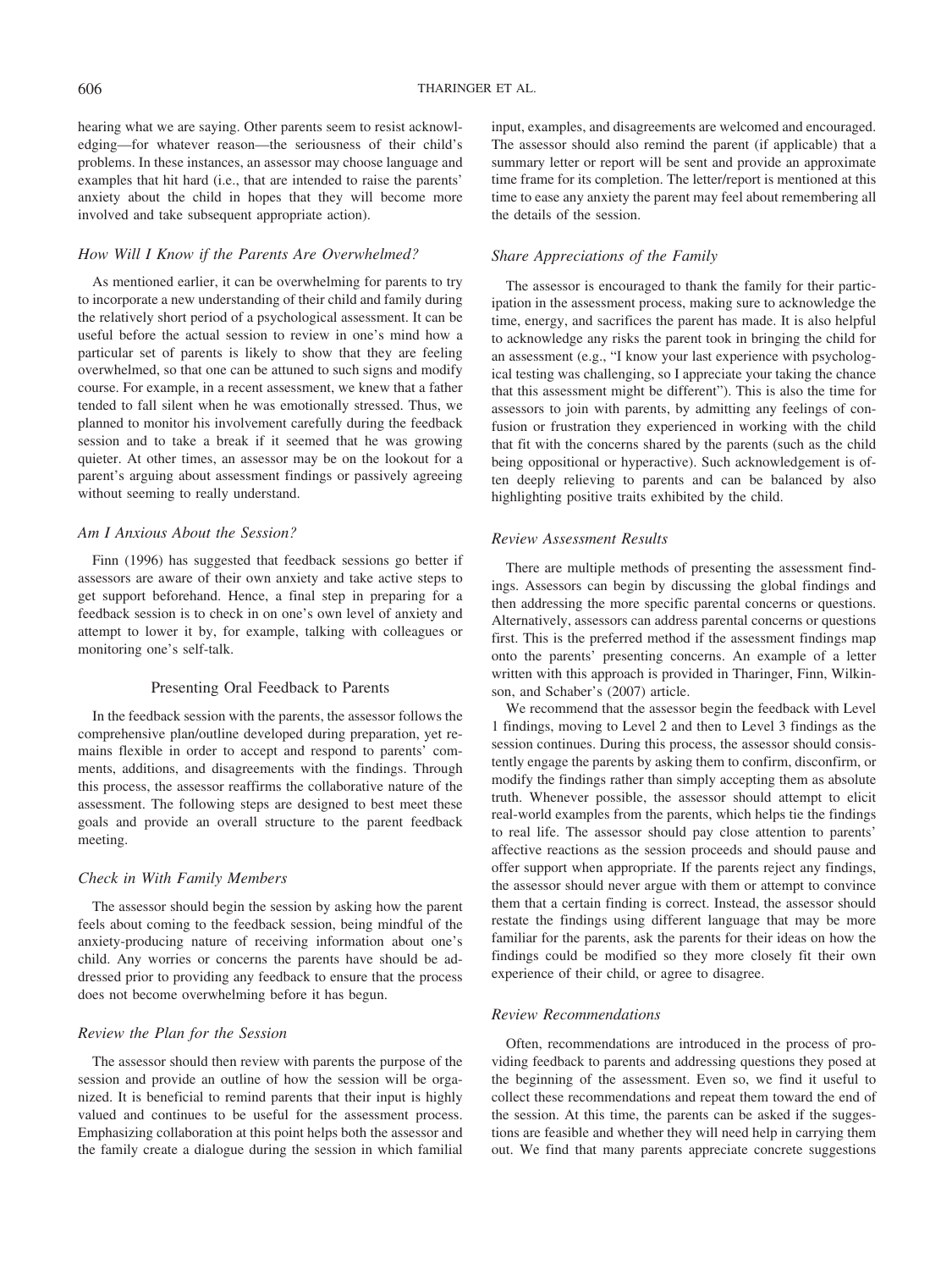they can work with at home, beyond referrals for psychotherapy or other support services.

# *Closing the Session: Eliciting Reactions, Checking Comprehension, Discussing Future Contacts, and Sharing What You Learned*

After discussing the findings and answering remaining questions, the assessor should encourage parents to share their reactions to the assessment findings. If the assessor is concerned that parents did not comprehend aspects of the findings, he or she can check for any distortions by asking the parents to summarize the main points. Next, the assessor should discuss the details of any future meetings or correspondence (such as a report or letter) with the parents. Details for any child feedback sessions should be discussed at this time. The assessor may also wish to share with the family what he or she gained from the experience, including what he or she learned that will be helpful in future assessments. Finn (1996) has reported that many clients are incredibly touched to learn that they impacted the assessor. At this point, the session is concluded, and the assessor can plan for the feedback session with the child and complete the written feedback to the parents.

#### Written Feedback to Parents

There are many different ways to provide written feedback to parents about their child's assessment, and many authors have written extensively on this topic (Braaten, 2007; Groth-Marnat, 2003; Kamphaus & Frick, 2005; Oster et al., 1988). Fischer (1994) has argued that whenever possible, it is useful to produce a single written report or summary to provide a single frame of reference and facilitate a common understanding of the assessment findings. We agree with this point in principle, but we have found that traditional psychological reports are not as helpful as they could be to parents, because they are too technical, are full of jargon, and do not succinctly and cogently address the issues that most concern parents. Fischer modeled a modified psychological report format that is highly comprehensible to parents and professionals. For example, when tests are referred to, an assessor may briefly describe the task involved ("John was then administered the California Verbal Learning Test–Chidren's Version, where he was asked to learn a list of words, in order to measure his attention, concentration, and short-term verbal memory"). Such reports can be used with schools and parents alike, or one always has the option of cutting certain personal material from a full report (perhaps with the collaboration of parents) to make a clearly labeled school report.

Another option is to write separate, brief, focused letters to parents, schools, and referring professionals to address the issues that are of most concern to each. This has the advantage of allowing one to tailor the content, language, and format of each document to the intended audience. Parents may still be provided with copies of all the letters so they know what is being said to each party. A final option is to provide both a comprehensive report and tailored letters. In cases where parents initiated the assessment, whether the assessor generates a single report or brief focused reports for each audience, we further suggest that the assessor share the documents with the parents before giving them to others. This process not only serves to recognize parents as the

primary clients and as the most important people in the child's world, but it also allows them to correct errors in history and so forth, further collaborating with the assessor.

#### Preparing and Providing Feedback With the Child

The nature of providing assessment feedback to a child is quite different from providing findings to parents and is challenging in its own right. Because of this, assessors may overlook this important process, devoting little time and energy to it, or may skip it altogether (providing feedback only to involved adults). However, just as providing feedback to parents has the potential to be therapeutic, so does giving feedback to children.

We advise that feedback to the child follow the oral feedback to the parents and, if possible, that it take place in an entirely separate session, possibly a few days or a week apart. This sequence allows the parents to discuss and absorb the feedback presented to them about their child. This timing also allows the assessor to reflect on how the parents responded to the feedback they received and what growth steps they committed to undertaking. This understanding helps the assessor decide what to represent to the child in the feedback session.

The assessor should carefully choose which findings to share with the child. Although the prior preparation for the parent feedback is foundational, the child is given much less direct information, perhaps just one step in the new story. Typically, appreciation is given, strengths are emphasized, and Level 1 and 2 information is included. In almost all cases, providing Level 3 information to the child should be considered only if the parents have indicated strong support for the child in beginning to address these issues. In most instances, it would be better for Level 3 information to be addressed over time through ongoing interventions.

In most cases, the child and parents attend the session. If the child is advanced cognitively and has raised his or her own concerns or questions for the assessment, it may be appropriate to spend some time alone with the child, providing Level 1 and Level 2 information, with the parents joining afterward for the remainder of the session. However, it is important to keep in mind that a child may be cognitively advanced but significantly emotionally delayed and, thus, may not be able to absorb direct feedback. Fortunately, the assessment findings likely have informed the assessor about the child's emotional level and, thus, have prepared the assessor for the likelihood of the child being able to profit from direct feedback.

Feedback should be given to the child in language as close as possible to that of the child. It is a good idea to use images or words the child actually used during the assessment. The tone should be supportive and hopeful. Parents should be encouraged to share appropriate aspects of their new understanding and the next steps. Even with such careful planning, it is very important to be alert to the possibility that the child, nonetheless, may become overwhelmed. The child may demonstrate being in overload in a variety of ways, such as becoming hyperactive, zoning out, or pushing the information away. It is important to recognize the child's emotional state, point it out to the parents (e.g., "Johnny is so quiet, I'm thinking that it might be time to move on"), acknowledge that this can be a lot of information to take in, and let the child know that his or her reaction is OK.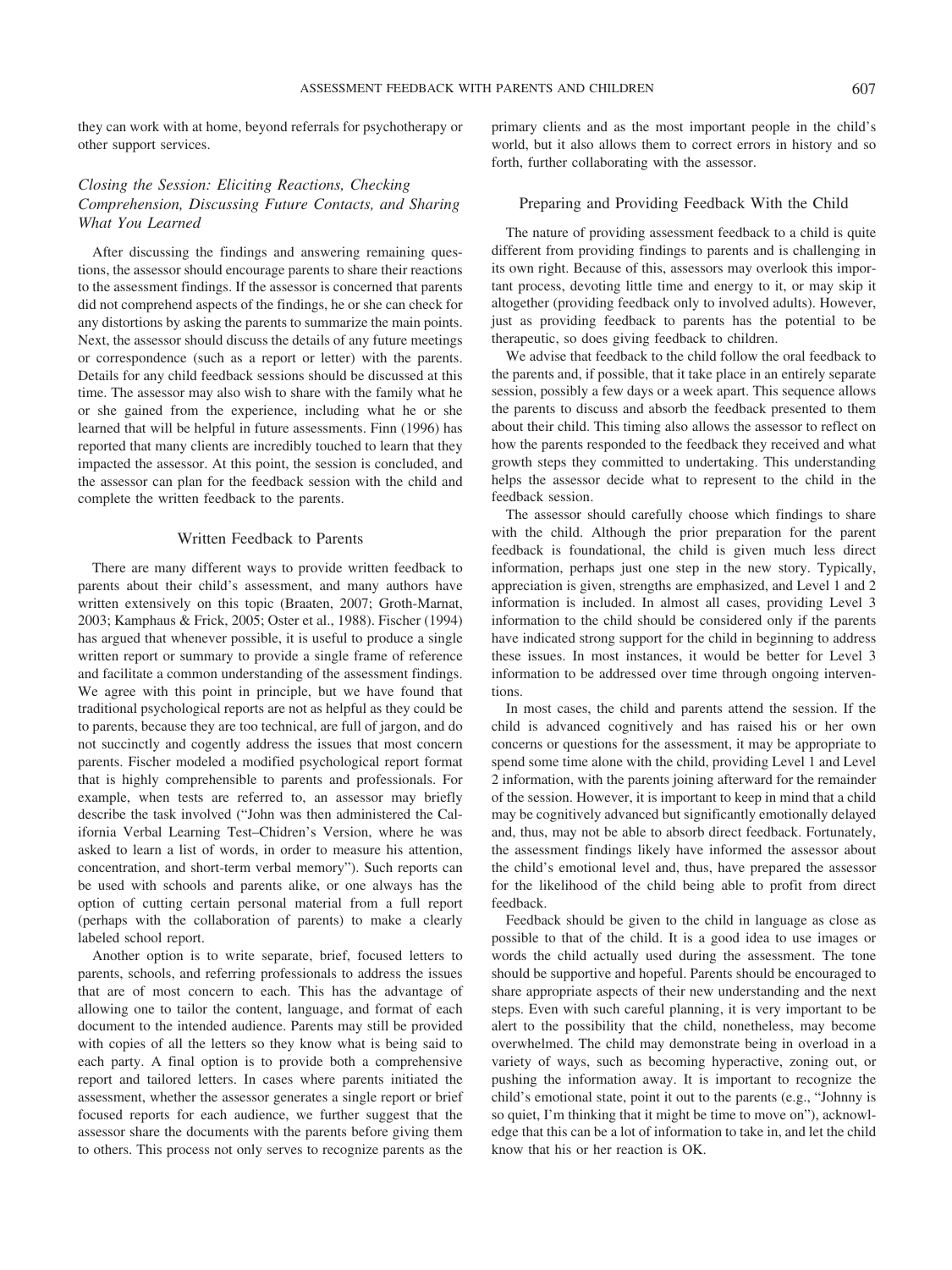On reflection, it is not surprising that many children's ability to absorb highly personalized emotionally laden material is limited. It is our experience that children primarily tune out during direct oral feedback but that they usually are quite engaged when an individualized fable or some child-friendly modality is used to teach them about the findings and the next step toward change. For example, an individually constructed fable (or rap song, poem, or cartoon drawing) can be shared with the child during the oral feedback session and can serve as a lasting record for the child (and for parents, in our experience). We have found this method to be very effective and have described constructing individualized fables from assessment findings in Tharinger et al. (2008).

#### Summary and Conclusion

We have provided a rationale grounded in collaborative psychological assessment for why an assessor would want to devote substantial energy to planning and providing feedback to parents and children. In summary, the promise and experience of meaningful feedback enhances the depth of the assessor's, the parents' and the child's participation in the assessment. Successfully translating the findings to address the child's and parents' concerns and everyday life promotes a more engaged and authentic process for all involved and maximizes the likelihood of agreed on recommendations being attempted. Finally, feedback has the potential to be an intervention in and of itself for the parents and the child and to impact their lives in positive ways. This benefit occurs because assessment feedback can help the adults in a child's life understand the child in a new light, integrate a new story about the child and the family, and reinvest in their efforts to foster the next positive steps in their child's development.

We also have provided a framework for how to plan and deliver feedback to parents. Throughout the assessment, we strive to thoroughly and compassionately understand the parents' existing story about their child, that is, how they currently understand their child and his or her behavior. Then, after an in-depth analysis of the findings in relation to the parents' concerns and questions, we tailor and individualize the feedback. The assessor has at the front of his or her mind that feedback is inherently anxiety producing, as the theory of self-verification helps us understand. We have found that attention to the categories of Levels 1, 2, and 3 greatly impact the parents' ability to take in the findings and also allows the assessor to anticipate and monitor the parents' emotional reactions and be alert and responsive to parents if they feel overwhelmed. Finally, feedback is presented to the child in a modality that is cognitively and emotionally accessible, provides some protection, (i.e., is not overly direct; e.g., a fable is constructed), and incorporates the parents' new understanding and dedication to changes in the family. In conclusion, a thoughtful, deliberate, and collaborative approach to feedback with parents and children is the capstone of the assessment process and has great potential to be an intervention for everyone involved.

#### References

- Accardo, P. J., & Capute, A. J. (1979). Parent counseling. In P. J. Accardo & A. J. Capute (Eds.), *The pediatrician and the developmentally delayed child* (pp. 167–177). Baltimore: University Park Press.
- Ackerman, S. J., Hilsenroth, M. J., Baity, M. R., & Blagys, M. D. (2000).

Interaction of therapeutic process and alliance during psychological assessment. *Journal of Personality Assessment, 75*(1), 82–109.

- Allen, A., Montgomery, M., Tubman, J., Frazier, L., & Escovar, L. (2003). The effects of assessment feedback on rapport-building and selfenhancement processes. *Journal of Mental Health Counseling, 25*(3), 165–181.
- American Psychological Association. (2002). Ethical principles of psychologists and code of conduct [Electronic version]. *American Psychologist, 57,* 1060 –1073.
- Angold, A., & Costello, E. J. (1993). Depressive co-morbidity in children and adolescents: Empirical, theoretical, and methodological issues. *American Journal of Psychiatry, 150,* 1779 –1791.
- Arkowitz, H. (1992). Integrative theories of therapy. In D. Freedheim (Ed.), *History of psychotherapy* (pp. 261–303). Washington, DC: American Psychological Association.
- Becker, E., Gohara, Y. Y., Marizilda, F. D., & Santiago, M. D. E. (2002). Interventive assessment with children and their parents in group meetings: Professional training and storybook feedback. *Humanistic Psychologist, 30,* 114 –124.
- Braaten, E. B. (2007). Personality assessment feedback with adolescents. In S. Smith & L. Handler (Eds.), *The clinical assessment of children and adolescents: A practitioner's handbook* (pp. 73– 83). Mahwah, NJ: Erlbaum.
- Brenner, E. (2003). Consumer-focused psychological assessment. *Professional Psychology: Research and Practice, 34,* 240 –247.
- Colley, T. E. (1973). Interpretation of psychological test data to children. *Mental Retardation, 11*(1), 28 –30.
- Collins, D. R., & Stukas, A. A. (2006). The effects of feedback selfconsistency, therapist status, and attitude toward therapy on reaction to personality feedback. *Journal of Social Psychology, 146,* 463– 483.
- Cromer, T. D., & Hilsenroth, M. J. (2006, March). *Personality predictors of patient and therapist alliance during a collaborative feedback session.* Paper presented at the annual meeting of the Society for Personality Assessment, San Diego, CA.
- Dana. R. (2005). *Multicultural assessment: Principles, applications, and examples.* Mahwah, NJ: Erlbaum.
- Draguns, J. G., & Tanaka-Matsumi, J. (2003). Assessment of psychopathology across and within cultures: Issues and findings. *Behavior Research and Therapy, 41,* 755–776.
- DuBose, T. (2002). Family-centered, strength-based assessments with special needs children: A human-science approach. *Humanistic Psychologist, 30,* 125–135.
- Finn, S. E. (1996). *Using the MMPI-2 as a therapeutic intervention.* Minneapolis, MN: University of Minneapolis Press.
- Finn, S. E. (2005). How psychological assessment taught me compassion and firmness. *Journal of Personality Assessment, 84*(1), 29 –32.
- Finn, S. E. (2007). *In our clients' shoes: Theory and techniques of therapeutic assessment.* Mahwah, NJ: Erlbaum.
- Finn, S. E., & Tonsager, M. E. (1992). Therapeutic effects of providing MMPI-2 test feedback to college students awaiting therapy. *Psychological Assessment, 4,* 278 –287.
- Finn, S. E., & Tonsager, M. E. (1997). Information-gathering and therapeutic models of assessment: Complementary paradigms. *Psychological Assessment, 9,* 374 –385.
- Fischer, C. T. (1994). *Individualizing psychological assessment.* Mahwah, NJ: Erlbaum.
- Fulmer, R. H., Cohen, S., & Monaco, G. (1985). Using psychological assessment in structural family therapy. *Journal of Learning Disabilities, 18,* 145–150.
- Groth-Marnat, G. (2003). *Handbook of psychological assessment* (4th ed.). Hoboken, NJ: Wiley.
- Handler, L. (2006). Therapeutic assessment with children and adolescents. In S. Smith & L. Handler (Eds.), *Clinical assessment of children and adolescents: A practitioner's guide* (pp. 53–72). Mahwah, NJ: Erlbaum.